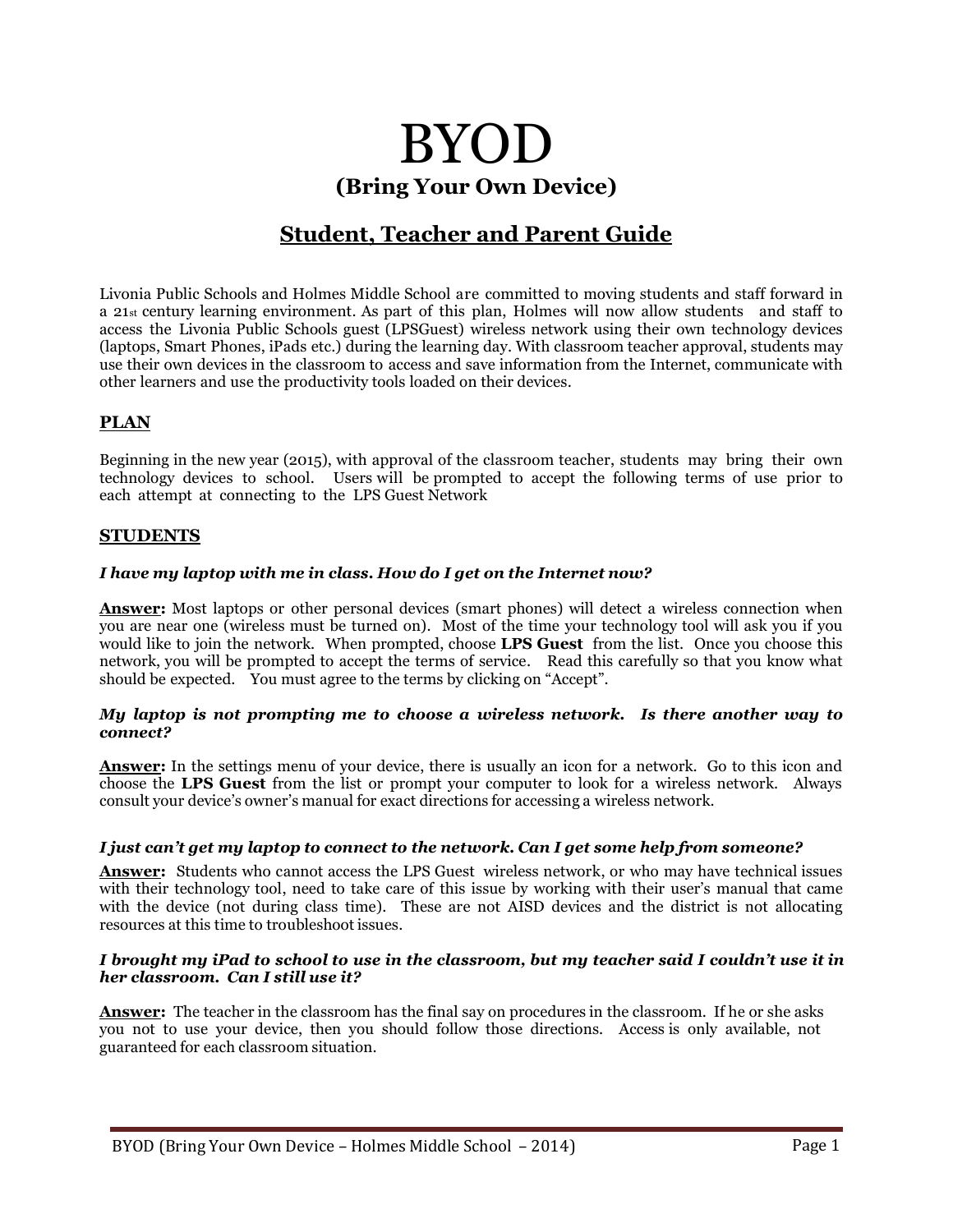# **STUDENTS (Con't)**

#### *I need to save my work in my LPS shared folder. Why can't I access this resource?*

**Answer:** You are on the Livonia Guest Wireless Network. It is not the same as the network you would normally access from a school computer. You will not see your shared folder, so you will need to save your work on your device. You can access your district-issued Google Account by signing in on google.com – remember to use – [username@student.livoniapublicschools.org](mailto:username@student.livoniapublicschools.org) and your district issued password.

#### *I need to print the spreadsheet I just created. Why is there no printer listed when I try this?*

**Answer:** Like the shared folders, printers are on the Livonia Guest network and will not be available when you login to the network. Some printing solutions include: saving it to a flash drive and printing from home or another school computer. You could also email it to yourself. Another possibly is to use Google Drive, save it there and print when on a school or home computer.

#### *My laptop was stolen when I brought it to school. Who should I contact about this?* **Answer:**

Bringing your own technology device to school can be useful; however some risks are involved as well. It is always a good idea to record the device's serial number in case of theft. Holmes Middle School and/or Livonia Public Schools and staff members are not responsible for the theft of a device, nor are we responsible for any damage done to the device while at school or in a school "zone". Any time a theft occurs, you should contact a teacher or administrator to make him/her aware of the offense, just as ou would with any theft or damage of personal property.

#### Why am I filtered on my own computer? Shouldn't I be able to see what I want to on my *own tool?*

**Answer:** Student filtering is required by federal law of all public schools. The Children's Internet Protection Act (CIPA) requires all network access to be filtered, regardless of the tool you use to access it while in a public school. Your laptop or phone is the device. The network you are using while at school belongs to Livonia Public Schools and will be filtered in the same manner in which the wired network is filtered.

#### *Am I still held accountable for the Acceptable Use Policy ("AUP") I signed at the beginning of the school year even though this is my own personal computer?*

**Answer: Yes**. The Acceptable Use Policy for Livonia Public Schools and Holmes Middle School remains in effect even when you are using your own laptop, smart phone, iPad etc. Each time you attempt to access the network at school you will be prompted to accept the terms of service which include the AUP. Violating the terms of the AUP would be a student code of conduct violation and would be dealt with on the campus with a campus administrator.

### *Is this required or will there be a penalty to my grade if I do not have my own device?*

**Answer: No.** Devices are never required and therefore, a grade cannot be impacted for not having one.

#### *A student borrows my device and does something inappropriate or breaks or damages the device, who is responsible?*

**Answer:** First and foremost, the OWNER of the device is responsible for the device at ALL times. If you let someone borrow your device and they get in trouble, you both will be responsible. With damage of the device, the owner is still ultimately responsible. These devices are the responsibility of the person who owns the device and brings the device to school.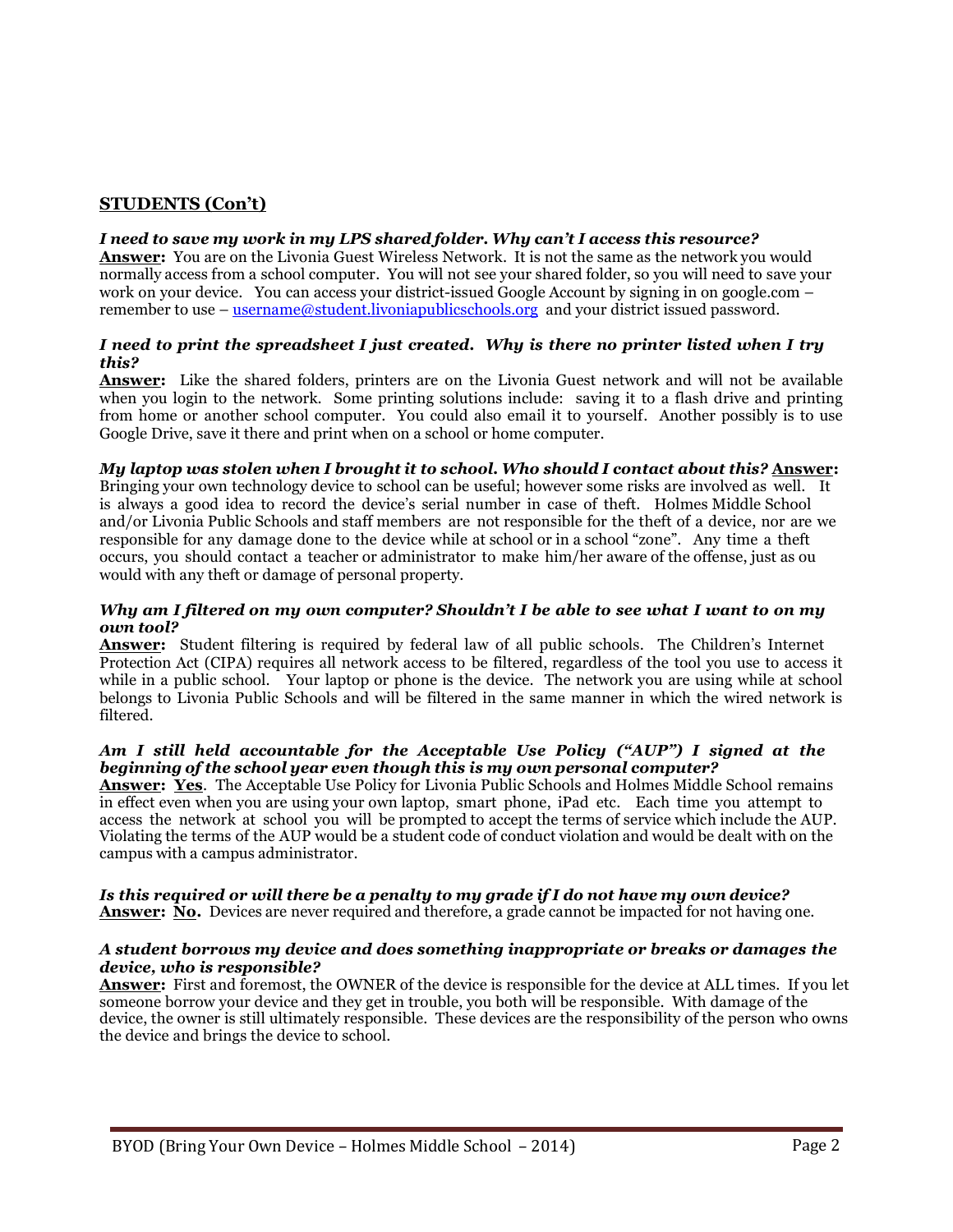# **STAFF**

#### *Do I, as the teacher, have the choice when students can use their technology devices?*

**Answer: Yes**, Students may use only use technology devices at the discretion of the teachers as the lesson warrants the use.

#### *Some of my students cannot access the network on their laptops or phones. I don't have time in a class period to help them with this. Should I put in a help request or call the help desk?*

**Answer: No.** Students who cannot access the Livonia Guest wireless network, or who may have technical issues with their technology tool, need to take care of this issue out of the classroom by working with their user's manual that came with the device. These are not LPS or HMS devices, and the district is not allocating resources at this time to troubleshoot issues. You are welcome to help if you choose, but it is not a staff member's responsibility to ensure that student owned technology is functioning properly.

#### *I have students who are accessing the Internet using their provider's data plan (AT&T, Sprint, Verizon etc.) on their smart phones or laptops, hence bypassing the filter. Is this a violation of the student AUP?*

**Answer:** This is not an AUP violation because the student is not bypassing the filter on the LPS Guest Network, but instead using a provider's data plan.

#### *I have my own laptop and a smart phone. I would like to utilize these tools at work. Does this new plan include campus staff?*

**Answer: Yes**. School staff can also access the Livonia Guest wireless network; however there is also a Livonia Staff Network. It is recommended that staff use this network as it should contain less traffic. Reminder, campus printers will not be accessible with your own devices. To get on the n e t w o r k, when prompted, choose the desired network. Once you choose this network, you will be prompted to accept the terms of service. You will also be prompted to enter your login name and password (same as you use for LPS network access).

#### *One of my students was using his laptop to bully another student on campus. Should I call the IT office or Tech support concerning this problem?*

**Answer: No**. Any disciplinary infractions that occur from using technology tools should be referred to a school administrator or counselor. This would be a student code of conduct issue.

#### *Will students have access to any common software packages via the Livonia Guest Network*

**Answer:** Students will have access to software on their device. They may also access his/her LPS Google Apps account – remember for student to log into Google account it is – [username@student.livoniapublicschools.org.](mailto:username@student.livoniapublicschools.org) They will not have access to other software that may be on school computers due to license limitations.

#### *Should I call central office or Tech Support if one of my student's laptops is damaged or stolen?*

**Answer: No**. Any theft issues should be handled as you normally would on here at Holmes. Holmes Middle School and/or Livonia Public Schools and staff members are not responsible for the theft of a device, nor are we responsible for any damage done to the device while at school or in a school "zone". It would be good to remind students to keep a record of the device's serial number just in case a theft occurs.